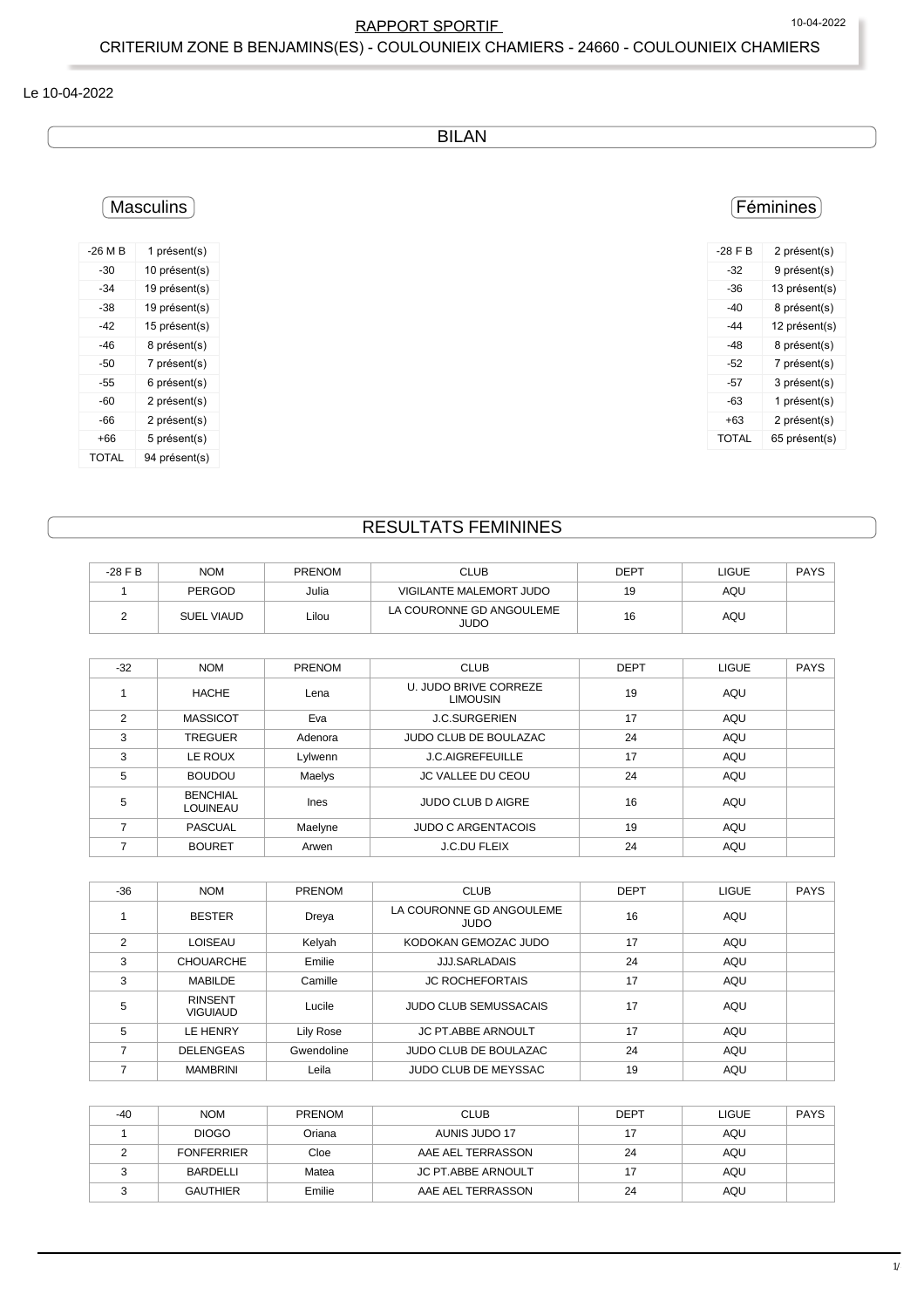#### 10-04-2022

## RAPPORT SPORTIF

### CRITERIUM ZONE B BENJAMINS(ES) - COULOUNIEIX CHAMIERS - 24660 - COULOUNIEIX CHAMIERS

| $-44$          | <b>NOM</b>                        | PRENOM        | <b>CLUB</b>                              | <b>DEPT</b> | LIGUE      | <b>PAYS</b> |
|----------------|-----------------------------------|---------------|------------------------------------------|-------------|------------|-------------|
|                | <b>BUGEON</b>                     | Alyssa        | LA COURONNE GD ANGOULEME<br><b>JUDO</b>  | 16          | AQU        |             |
| $\overline{2}$ | PHELIPPEAU LE<br><b>LUHERNE</b>   | Angeline      | AUNIS JUDO 17                            | 17          | AQU        |             |
| 3              | <b>VALETTE</b>                    | <b>Isaure</b> | JC VALLEE DU CEOU                        | 24          | AQU        |             |
| 3              | <b>FENIOU</b>                     | Jasmine       | <b>JUDO CLUB D AIGRE</b>                 | 16          | AQU        |             |
| 5              | <b>OUAABI</b>                     | Iliana        | <b>JUDO BERGERAC</b>                     | 24          | AQU        |             |
| 5              | <b>GAMBINA</b>                    | Emmy          | PATRIOTE ST SAVINIEN                     | 17          | AQU        |             |
|                | <b>LABEAUSSE</b><br><b>MITARD</b> | Aloyse        | ECOLE DE JUDO JUJITSU<br><b>MARSILLY</b> | 17          | AQU        |             |
|                | <b>MONTALVEZ</b>                  | Manon         | J.C.RIBERAC                              | 24          | <b>AQU</b> |             |

| $-48$  | <b>NOM</b>      | <b>PRENOM</b> | <b>CLUB</b>                      | <b>DEPT</b> | <b>LIGUE</b> | PAYS |
|--------|-----------------|---------------|----------------------------------|-------------|--------------|------|
|        | <b>MOULET</b>   | Victoria      | <b>JUDO CLUB TRELISSAC</b>       | 24          | AQU          |      |
|        | KARIM           | Inaya         | LA COURONNE GD ANGOULEME<br>JUDO | 16          | AQU          |      |
| $\sim$ | <b>MOREAU</b>   | Noelie        | LA COURONNE GD ANGOULEME<br>JUDO | 16          | AQU          |      |
|        | <b>VIGUIAUD</b> | Laura         | <b>JUDO CLUB SEMUSSACAIS</b>     | 17          | AQU          |      |

| $-52$         | <b>NOM</b>         | PRENOM  | <b>CLUB</b>                              | <b>DEPT</b> | <b>LIGUE</b> | <b>PAYS</b> |
|---------------|--------------------|---------|------------------------------------------|-------------|--------------|-------------|
|               | <b>DEFFIEUX</b>    | Ambre   | <b>JUDO BERGERAC</b>                     | 24          | <b>AQU</b>   |             |
| $\mathcal{P}$ | <b>GUERIN</b>      | Emma    | LA ROCHELLE JUDO 17                      | 17          | AQU          |             |
| 3             | <b>MESSAOUDENE</b> | Jannah  | U. JUDO BRIVE CORREZE<br><b>LIMOUSIN</b> | 19          | AQU          |             |
| 3             | <b>DEFFIEUX</b>    | Rose    | <b>JUDO BERGERAC</b>                     | 24          | AQU          |             |
| 5             | <b>LAVAUD</b>      | Mailys  | <b>JUDO BERGERAC</b>                     | 24          | AQU          |             |
| 5             | <b>MOUVEAUX</b>    | Camille | SJSL JUDO ROUFFIAC                       | 17          | <b>AQU</b>   |             |
|               | <b>COUE</b>        | Maelann | LA COURONNE GD ANGOULEME<br><b>JUDO</b>  | 16          | AQU          |             |

| $-57$ | <b>NOM</b>     | <b>PRENOM</b> | <b>CLUB</b>               | <b>DEPT</b> | <b>LIGUE</b> | PAYS |
|-------|----------------|---------------|---------------------------|-------------|--------------|------|
|       | <b>FOLTZER</b> | Emma          | EC.JUDO FERRIERES         | 17          | AQU          |      |
|       | <b>COUDERT</b> | Manon         | <b>JUDO C ARGENTACOIS</b> | 19          | AQU          |      |
|       | <b>RENARD</b>  | Louise        | <b>J.C.AIGREFEUILLE</b>   | 17          | AQU          |      |

| $\sim$<br>-ხა | <b>NOM</b>  | <b>PRENOM</b><br>$\sim$ $\sim$ | .UE<br>$\sim$ $\sim$ $\sim$ | $DEF^-$ | <b>_IGUE</b><br>___ | DAVC |
|---------------|-------------|--------------------------------|-----------------------------|---------|---------------------|------|
|               | <b>SINH</b> | $-mv$<br>Lee                   | $\mathsf{TAIS}$<br>ּ        |         | AQL                 |      |

| +63 | <b>NOM</b>    | <b>PRENOM</b> | CLUB                        | <b>DEPT</b> | LIGUE | <b>DAVS</b><br>טורז |
|-----|---------------|---------------|-----------------------------|-------------|-------|---------------------|
|     | <b>POLLET</b> | Lou           | <b>JUDO CLUB DE LALINDE</b> | 24          | AQU   |                     |
|     | <b>DUPUY</b>  | Juliette      | <b>JJJ.SARLADAIS</b>        | 24          | AQU   |                     |

# **RESULTATS MASCULINS**

| $-26M$ B | <b>NOM</b> | <b>PRENOM</b> | CLUB                                | <b>DEPT</b> | LIGUE | <b>PAYS</b> |
|----------|------------|---------------|-------------------------------------|-------------|-------|-------------|
|          | IED<br>GRF | Jasmin        | COURONNE GD ANGOULEME<br>ட்<br>JUDO | 16          | AQU   |             |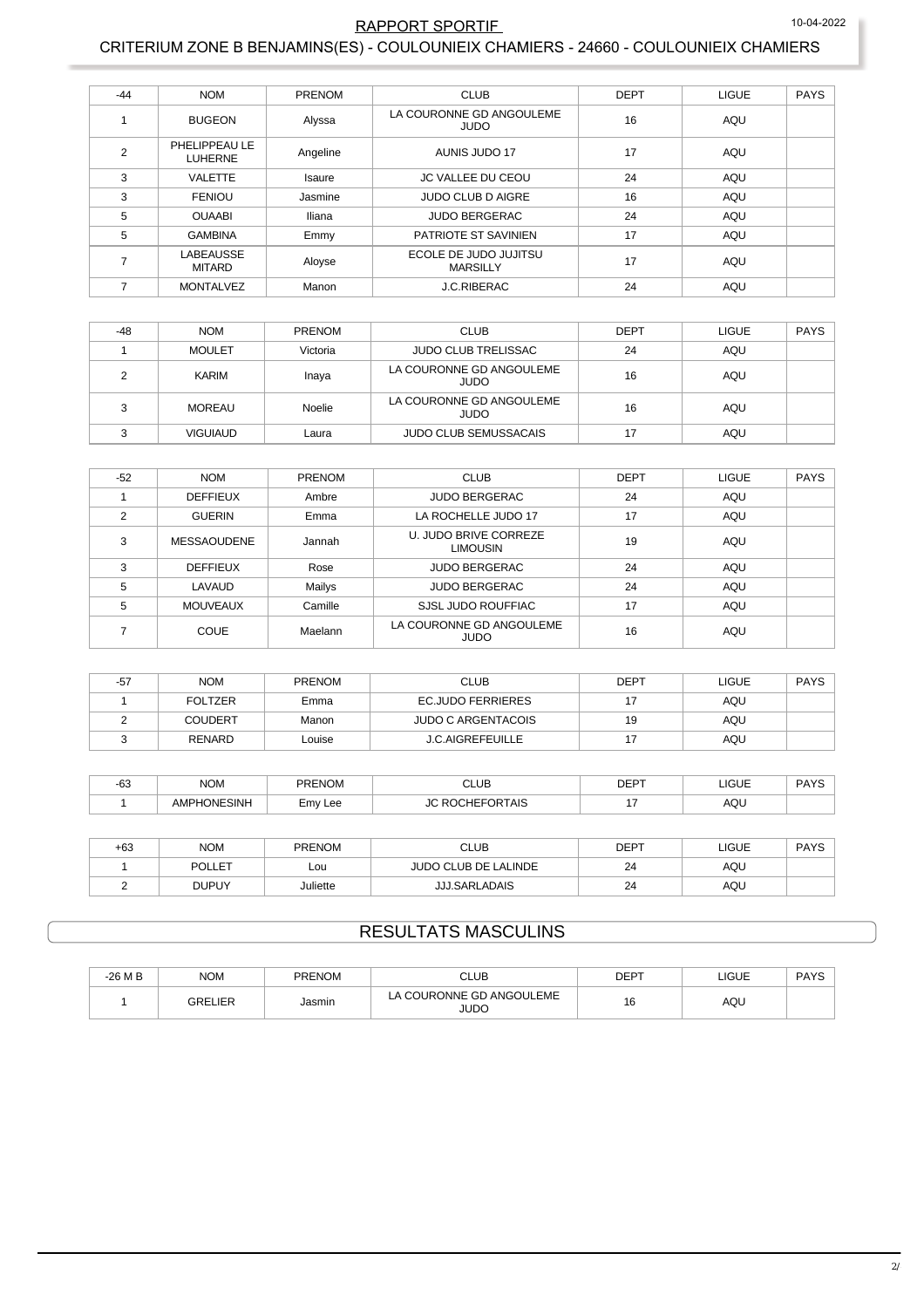## RAPPORT SPORTIF 10-04-2022

## CRITERIUM ZONE B BENJAMINS(ES) - COULOUNIEIX CHAMIERS - 24660 - COULOUNIEIX CHAMIERS

| $-30$          | <b>NOM</b>              | PRENOM   | <b>CLUB</b>                              | <b>DEPT</b> | <b>LIGUE</b> | <b>PAYS</b> |
|----------------|-------------------------|----------|------------------------------------------|-------------|--------------|-------------|
|                | ZAIR<br><b>MARCHAND</b> | Johan    | <b>JC ST PIERRE OLERON</b>               | 17          | AQU          |             |
| $\mathfrak{p}$ | LE ROCH                 | Anthonin | <b>EC.JUDO FERRIERES</b>                 | 17          | AQU          |             |
| 3              | <b>MORLIERE</b>         | Leandre  | <b>JUDO CLUB DE BRIE</b>                 | 16          | AQU          |             |
| 3              | <b>COUSIN</b>           | Aaron    | <b>EC.JUDO FERRIERES</b>                 | 17          | AQU          |             |
| 5              | <b>TURLAIS</b>          | Bastien  | <b>GRAND COGNAC JUDO</b>                 | 16          | AQU          |             |
| 5              | <b>POUZET</b>           | Mathias  | U. JUDO BRIVE CORREZE<br><b>LIMOUSIN</b> | 19          | AQU          |             |
|                | GOULAY                  | Theo     | <b>J.C.CHAGNOLAIS</b>                    | 17          | AQU          |             |
|                | <b>BOUYER</b>           | Zack     | <b>JUDO CLUB D AYTRE</b>                 | 17          | <b>AQU</b>   |             |

| $-34$ | <b>NOM</b>       | <b>PRENOM</b> | <b>CLUB</b>              | <b>DEPT</b> | <b>LIGUE</b> | <b>PAYS</b> |
|-------|------------------|---------------|--------------------------|-------------|--------------|-------------|
|       | <b>JAUBARD</b>   | Nicolas       | <b>ARTS MARTIAUX</b>     | 24          | AQU          |             |
| 2     | <b>BOUDEAU</b>   | Thomas        | KODOKAN GEMOZAC JUDO     | 17          | AQU          |             |
| 3     | <b>BENOIST</b>   | Gabin         | <b>GRAND COGNAC JUDO</b> | 16          | AQU          |             |
| 3     | <b>BOURDELLE</b> | Pierre        | <b>J.C.CHAGNOLAIS</b>    | 17          | AQU          |             |
| 5     | <b>DUBOIS</b>    | Lilian        | AAE AEL TERRASSON        | 24          | AQU          |             |
| 5     | LEBRUN           | Achille       | LA ROCHELLE JUDO 17      | 17          | AQU          |             |
|       | <b>CHEVALIER</b> | <b>Noe</b>    | AUNIS JUDO 17            | 17          | <b>AQU</b>   |             |
|       | LARREGLE         | Hugo          | <b>JC ROCHEFORTAIS</b>   | 17          | <b>AQU</b>   |             |

| $-38$ | <b>NOM</b>                       | PRENOM  | <b>CLUB</b>              | <b>DEPT</b> | <b>LIGUE</b> | <b>PAYS</b> |
|-------|----------------------------------|---------|--------------------------|-------------|--------------|-------------|
|       | <b>GORSKI</b><br><b>ROUSSEAU</b> | Adrien  | ANGOULEME JUDO           | 16          | AQU          |             |
| 2     | <b>LEVRAT</b>                    | Raphael | LA ROCHELLE JUDO 17      | 17          | AQU          |             |
| 3     | <b>GUINARD</b>                   | Colin   | <b>JC ROCHEFORTAIS</b>   | 17          | AQU          |             |
| 3     | <b>GEISS</b>                     | Paul    | <b>JUDO CLUB D AYTRE</b> | 17          | AQU          |             |
| 5     | <b>DRUET</b>                     | Teo     | <b>GRAND COGNAC JUDO</b> | 16          | AQU          |             |
| 5     | <b>PERRIN</b>                    | Loup    | ECOLE TULLISTE JUDO      | 19          | AQU          |             |
|       | SHAGBAZYAN                       | Hayk    | ANGOULEME JUDO           | 16          | AQU          |             |
|       | GALZI                            | Come    | <b>JUDO RETAIS</b>       | 17          | AQU          |             |

| $-42$          | <b>NOM</b>      | PRENOM  | <b>CLUB</b>                                     | <b>DEPT</b> | <b>LIGUE</b> | <b>PAYS</b> |
|----------------|-----------------|---------|-------------------------------------------------|-------------|--------------|-------------|
|                | <b>FEBVRE</b>   | Mael    | SJSL JUDO ROUFFIAC                              | 17          | AQU          |             |
| $\mathfrak{p}$ | <b>VARIOT</b>   | Loik    | <b>EC.JUDO FERRIERES</b>                        | 17          | AQU          |             |
| 3              | <b>BOUTHIER</b> | Yaniss  | <b>J.C.DE PERIGUEUX</b>                         | 24          | <b>AQU</b>   |             |
| 3              | <b>GANIVET</b>  | Raphael | <b>BUDO CLUB COULOUNIEIX</b><br><b>CHAMIERS</b> | 24          | AQU          |             |
| 5              | <b>JOBIT</b>    | Hugo    | <b>GRAND COGNAC JUDO</b>                        | 16          | AQU          |             |
| 5              | <b>ROLIN</b>    | Simon   | <b>J.C.SURGERIEN</b>                            | 17          | <b>AQU</b>   |             |
|                | <b>CHAGNAUD</b> | Rafael  | <b>GRAND COGNAC JUDO</b>                        | 16          | <b>AQU</b>   |             |
|                | <b>PECKHAM</b>  | Jet     | LA COURONNE GD ANGOULEME<br><b>JUDO</b>         | 16          | AQU          |             |

| -46 | <b>NOM</b>     | <b>PRENOM</b> | <b>CLUB</b>                | <b>DEPT</b> | LIGUE | <b>PAYS</b> |
|-----|----------------|---------------|----------------------------|-------------|-------|-------------|
|     | EL OUANNAN     | Yanis         | LA ROCHELLE JUDO 17        |             | AQU   |             |
|     | DESAGE         | Gabriel       | JUDO CLUB DE LALINDE       | 24          | AQU   |             |
|     | <b>GUIBERT</b> | Zakaria       | <b>JUDO CLUB NEUVICOIS</b> | 24          | AQU   |             |
|     | RENAUD         | Noe           | <b>JC ST PIERRE OLERON</b> |             | AQU   |             |